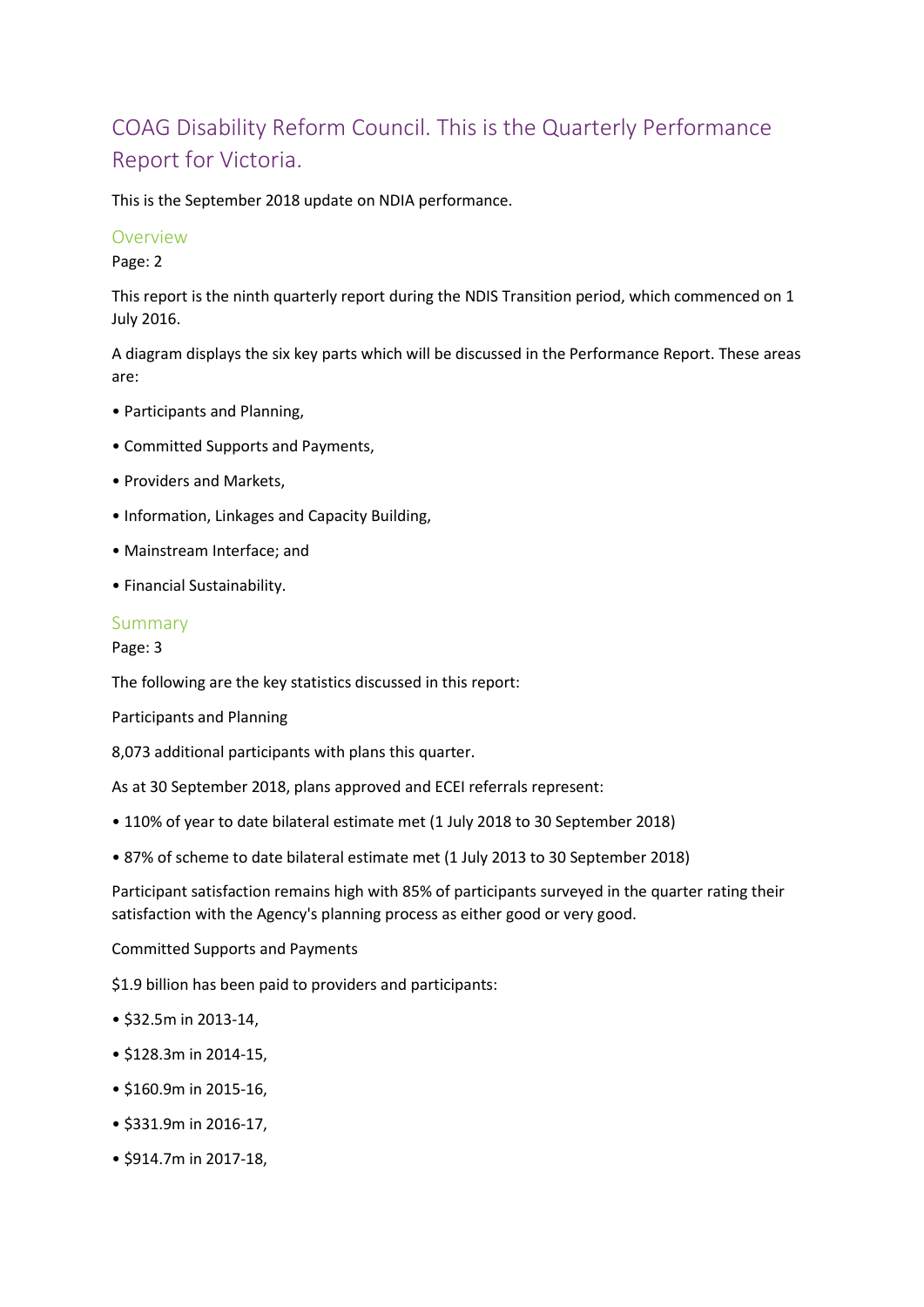• \$319.6m in 2018-19 to date.

Overall,

- 61% of committed supports were utilised in 2013-14,
- 79% in 2014-15,
- 79% in 2015-16,
- 67% in 2016-17,
- 64% in 2017-18.

The 2017-18 and 2018-19 experience is still emerging.

Lower utilisation in 2016-17 and 2017-18 is predominantly driven by the large number of participants who received their first plan in these years. Participants utilise less of their first plan compared with their second and subsequent plans, as it takes time to familiarise with the NDIS and decide which supports to use.

Providers and Markets

5,485 approved providers, an 11% increase for the quarter.

43% of approved providers were active in Victoria at 30 September 2018, and 57% were yet to have evidence of activity.

80-95% of payments made by the NDIA are received by 25% of providers.

40% of service providers are individuals/sole traders.

Mainstream Interface

88% of active participants with a plan approved in 2018-19 Q1 access mainstream services.

### PART 1: Participants and Planning

Page: 4

As the transition phase to full scheme continues, the NDIS in Victoria continues to grow with 8,073 additional participants with approved plans this quarter.

### Summary

Page: 5

The NDIS is transitioning to full-scheme according to phasing schedules bilaterally agreed by State/Territory and Commonwealth governments.

The following are the key statistics on Participants and Planning:

13,586 access decisions in 2018-19 Q1 (including both access met and access not met)

8,073 initial plans approved in 2018-19 Q1

Of the 8,073 initial plans approved this quarter, 1,154 were previously confirmed as ECEI at 2017-18 Q4

1,895 additional children with a confirmed ECEI gateway referral in 2018-19 Q1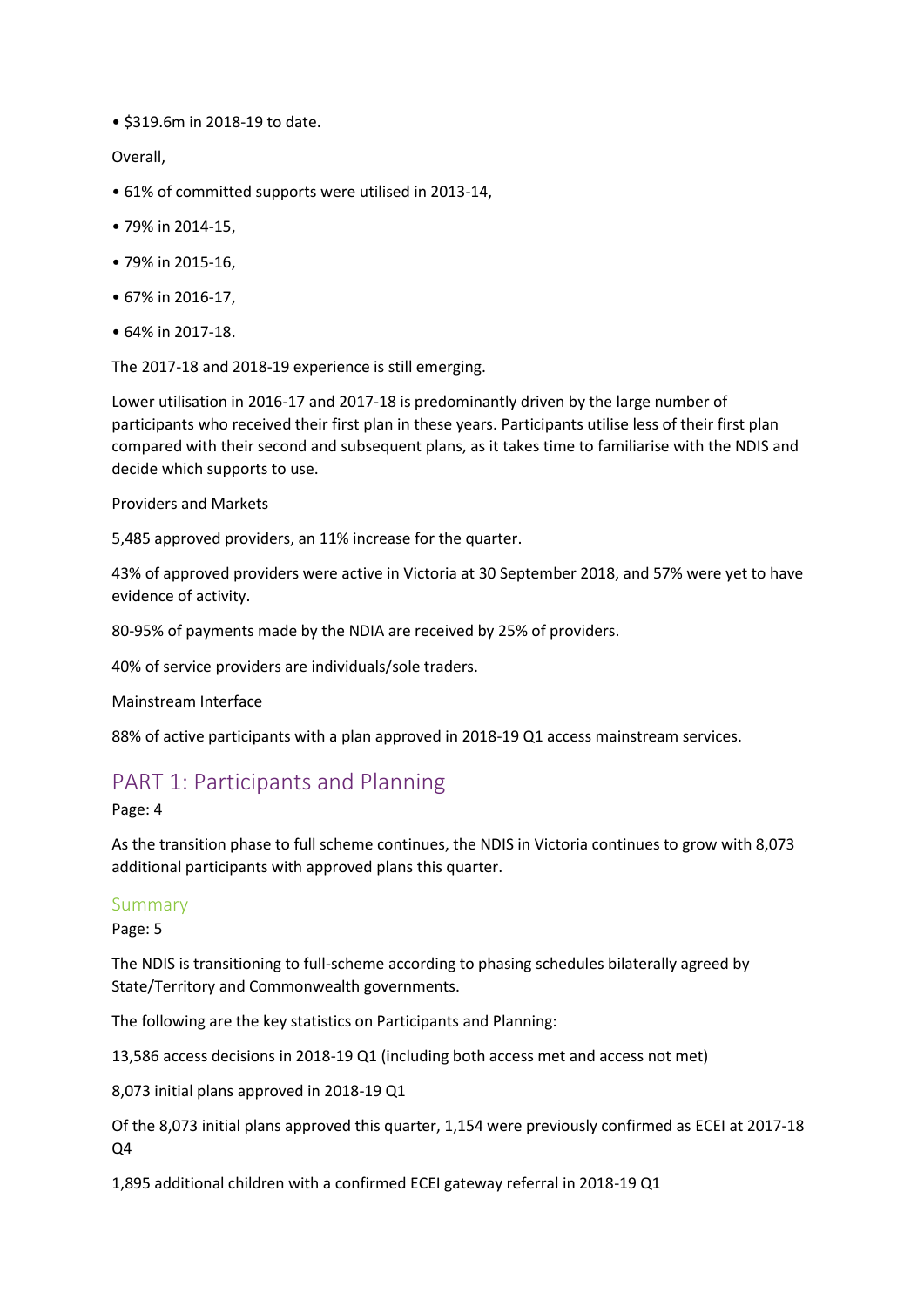110% of year to date bilateral estimate met (1 July 2018 to 30 September 2018)

85% of transition to date bilateral estimate met (1 July 2016 to 30 September 2018)

87% of scheme to date bilateral estimate met (1 July 2013 to 30 September 2018)

### Quarterly Intake

### Page: 6

There are three charts. The first chart displays the number of participants with access met (Eligible) by Participant Entry point. The second chart displays the number of participants with approved plans by Participant Entry Point. The third chart displays the number of participants with approved plans by Participant Pathway Type.

### 2018-19 Q1

Of the 10,421 participants deemed 'eligible' this quarter 62% entered from an existing State/Territory program.

Of the 8,073 plan approvals this quarter, 63% had transitioned from an existing State/Territory program, 84% entered with a permanent disability and 1,154 were previously confirmed as ECEI at 2017-18 Q4.

The diagram displays the following key statistics on quarterly intake:

13,586 access decisions

10,421 access met

8,073 plan approvals (excluding ECEI)

1,895 ECEI

### Quarterly Intake Detail

Page: 7

A chart displays the change in plan approvals between the current and previous quarter.

Plan approvals as at 30 September 2018

Plan approval numbers have increased from 39,180 at the end of 2017-18 Q4 to 47,253 by the end of 2018-19 Q1, an increase of 8,073 approvals.

As at 30 September 2018 there were 3,594 children with a confirmed ECEI referral bringing the total number to 50,847. Overall, 780 participants with approved plans have exited the Scheme.

Of the 3,594 children with a confirmed ECEI referral as at 30 September 2018, 1,699 were previously confirmed as ECEI at 30 June 2018 and an additional 1,895 entered the gateway this quarter.

In the quarter of 2018-19 Q1 there were 7,987 plan reviews. This figure relates to all participants who have entered the scheme.

### Cumulative Position

Page: 8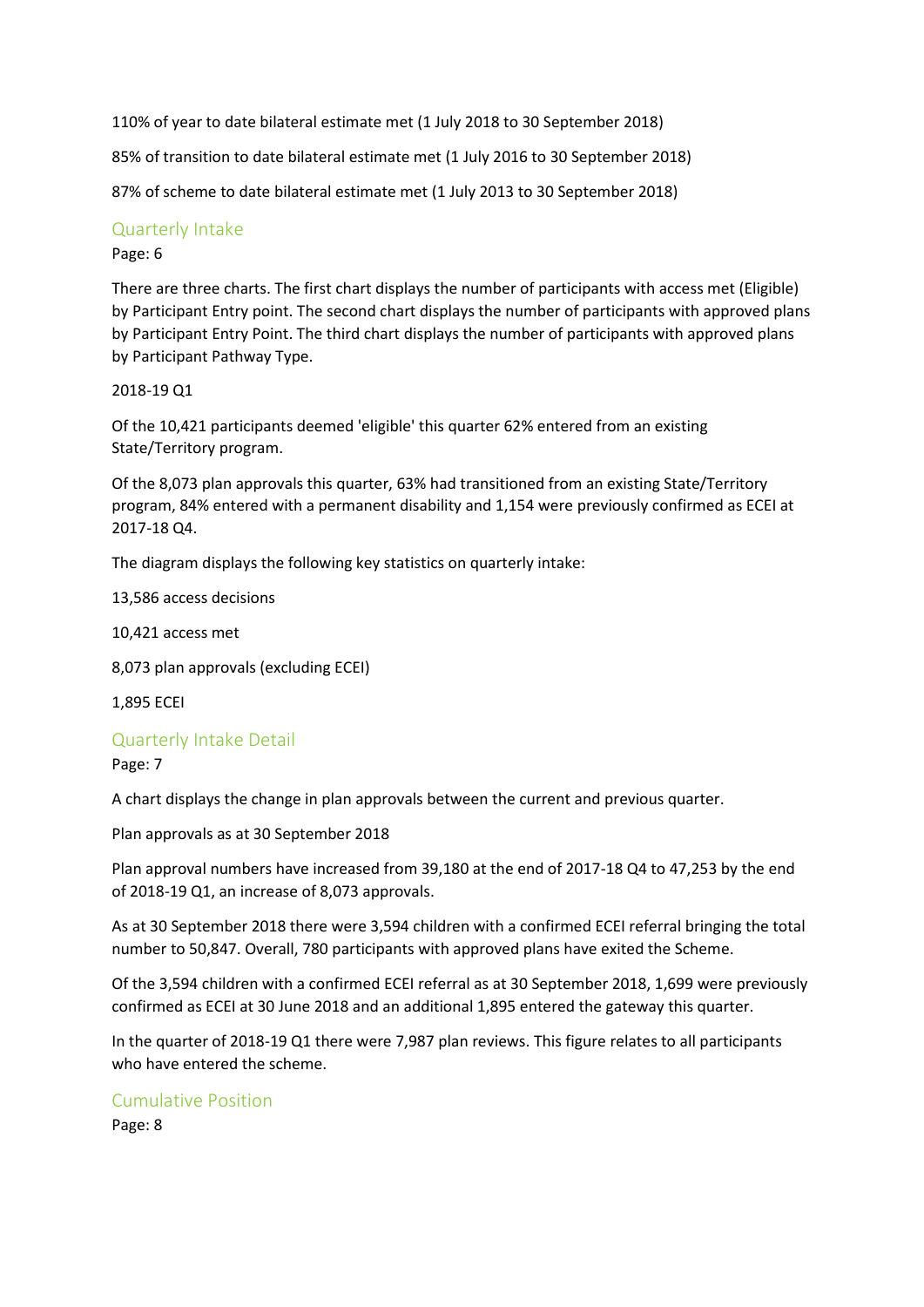There are two charts. The first chart displays the comparison between the cumulative plan approvals and the bilateral estimate per quarter. The second chart displays the number of plan approvals by participant referral pathway.

Plan approvals as at 30 Sep 2018

As at the end of 2018-19 Q1, the cumulative total number of participants receiving support was 50,847 (including 3,594 children supported through the ECEI gateway). Of these, 32,651 transitioned from an existing State/Territory program and 4,524 transitioned from an existing Commonwealth program.

Overall, since 1 July 2013, there have been 73,803 people with access decisions.

Cumulative position reporting is inclusive of trial participants for the reported period and represents participants who have or have had an approved plan.

The following are the key statistics on the cumulative position:

110% of year to date bilateral estimate met (1 July 2018 to 30 September 2018)

85% of transition to date bilateral estimate met (1 July 2016 to 30 September 2018)

87% of scheme to date bilateral estimate met (1 July 2013 to 30 September 2018)

47,253 plan approvals to date; 50,847 including ECEI confirmed

### Participant Profiles by Age Group

Page: 9

There are two charts. The first chart displays the number of participants with an approved plan by age group for the current quarter. The second chart displays the percentage of participants with an approved plan by the participant's age group. This chart compares the current quarter against all prior quarters.

Demographic profile of active participants with a plan approved in 2018-19 Q1, compared with plan approvals as at 30 June 2018, by age group.

Around 22% of participants entering in this quarter are aged 7 to 14 years. This compares with 21% in prior quarters.

Note: The age eligibility requirements for the NDIS are based on the age as at the access request date. Participants with their initial plan approved aged 65+ have turned 65 since their access request was received.

### Participant Profiles by Disability Group

Page: 10

There are two charts. The first chart displays the number of participants with an approved plan by disability group for the current quarter. The second chart displays the percentage of participants with an approved plan by the participant's disability group. This chart compares the current quarter against all prior quarters.

Demographic profile of active participants with a plan approved in 2018-19 Q1, compared with plan approvals as at 30 June 2018, by disability group.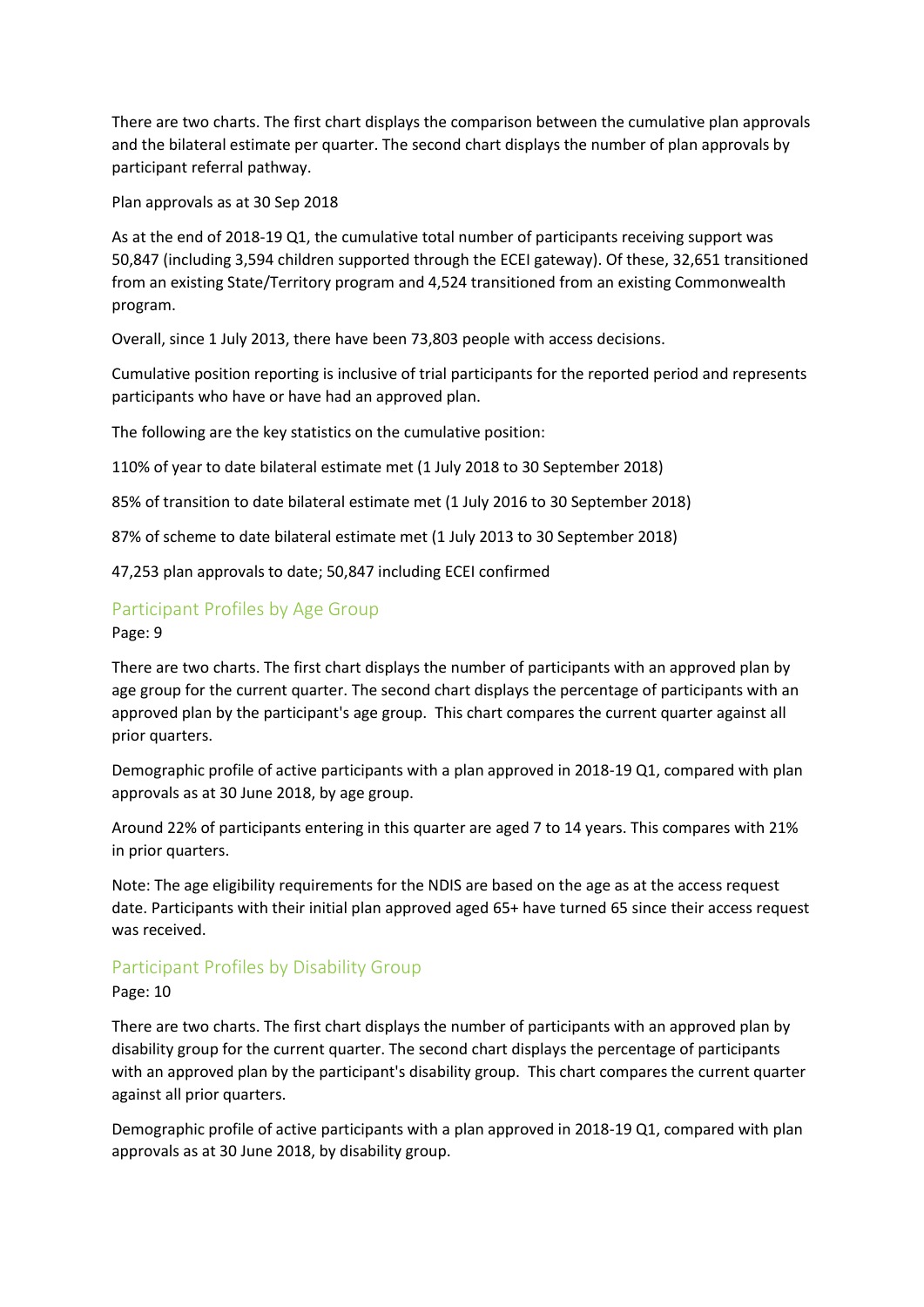Of the participants entering in 2018-19 Q1, 26% have a primary disability group of Autism and 25% have a primary disability group of Intellectual Disability.

Note 1: Of the 2097 active participants identified as having an intellectual disability, 253 (12%) have Down syndrome.

Note 2: Since 2017-18 Q1 Developmental Delay and Global Developmental Delay have been reported separately to the Intellectual Disability group.

### Participant Profiles by Level of Function

Page: 11

A chart displays the percentage of participants with an approved plan by the participant's level of function. This chart compares the current quarter against all prior quarters.

Demographic profile of active participants with a plan approved in 2018-19 Q1, compared with plan approvals as at 30 June 2018, by level of function.

For participants with a plan approval in the current quarter:

- 28% of active participants had a relatively high level of function
- 44% of active participants had a relatively moderate level of function
- 28% had a relatively low level of function

These relativities are within the NDIS participant population, and not comparable to the general population.

### Participant Profiles by Gender

Page: 12

The figure on the right displays the amount and percentage of participants with an approved plan per the participant's gender group. This figure compares the current quarter against all prior quarters.

Demographic profile of active participants with a plan approved in 2018-19 Q1, compared with plan approvals as at 30 June 2018, by gender.

The majority of participants are males.

### Participant Profiles

### Page: 13

There are three charts. The first chart displays the percentage of participants with an approved plan by the participant's Aboriginal & Torres-Strait Islander status. The second chart displays the percentage of participants with an approved plan by the participant's Young people in residential aged care status. The third chart displays the percentage of participants with an approved plan by the participant's Culturally and Linguistically Diverse status. All three charts compare the current quarter against all prior quarters.

Demographic profile of active participants with a plan approved in 2018-19 Q1, compared with plan approvals as at 30 June 2018.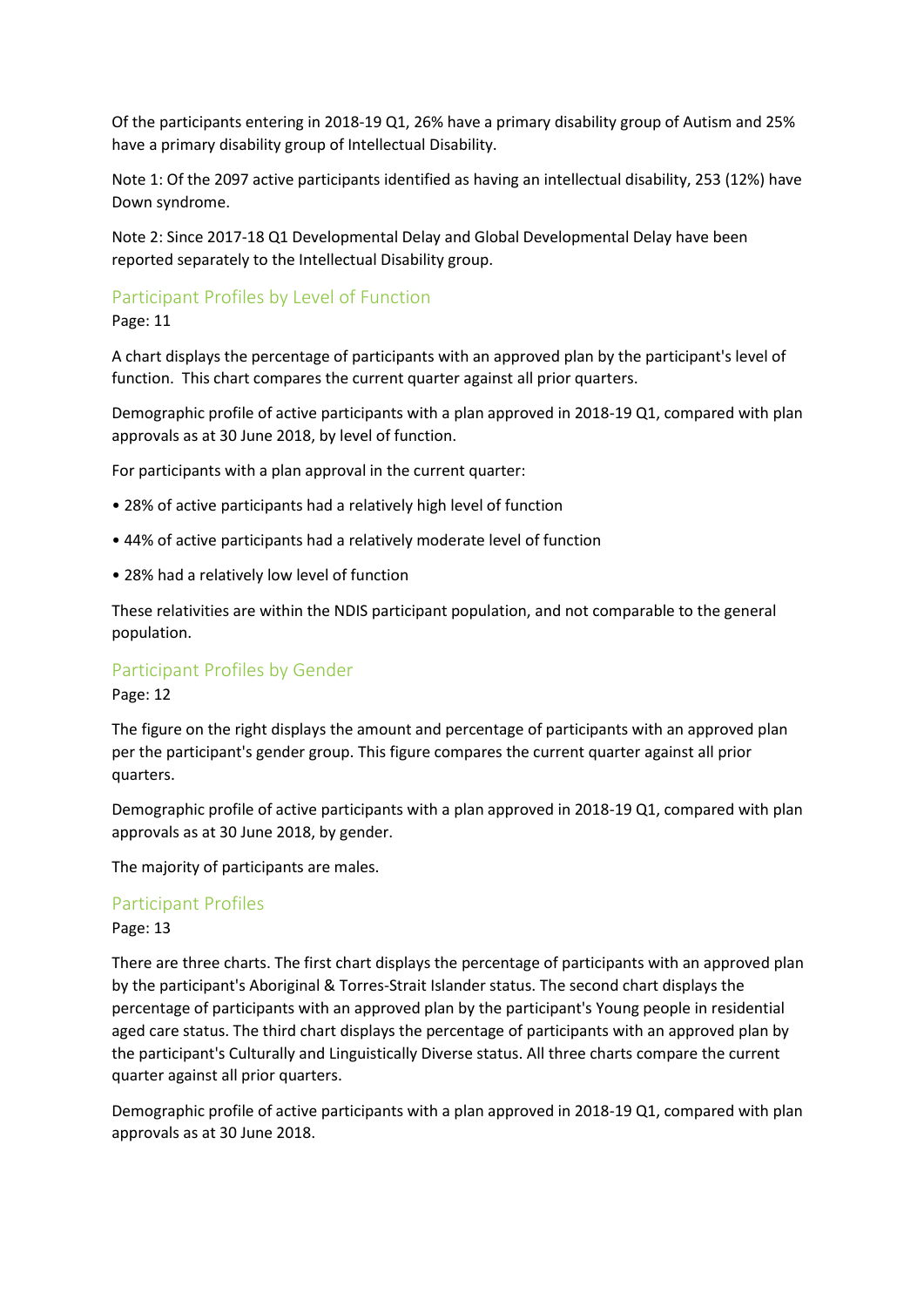Of the participants with a plan approved in 2018-19 Q1:

- 2.2% were Aboriginal or Torres Strait Islander, compared with 2.3% for prior periods.
- 1.1% were young people in residential aged care, compared with 1.5% for prior periods.
- 10.8% were culturally and linguistically diverse, compared with 6.7% for prior periods.

The following are the key statistics for the current quarter on Aboriginal & Torres-Strait Islander status.

179 Aboriginal and Torres Strait Islander

7,293 Not Aboriginal and Torres Strait Islander

587 Not Stated

The following are the key statistics for the current quarter on Young people in residential aged care status.

88 Young people in residential aged care

7,971 Young people not in residential aged care

The following are the key statistics for the current quarter on Culturally and Linguistically Diverse status.

871 Culturally and linguistically diverse

7,180 Not culturally and linguistically diverse

8 Not stated

### Plan Management Support Co-ordination

### Page: 14

Two charts display the proportion of support coordination and plan management for participants. These charts compare the current quarter against all prior quarters.

The proportion of participants who are fully or partly self-managing their plan was higher in 2018-19 Q1 (28%), compared with prior quarters of transition (24%).

48% of participants who have had a plan approved in 2018-19 Q1 have support coordination in their plan, compared to 46% in prior quarters of transition.

### Plan Activation

Page: 15

Two charts display the proportion of the duration to activate plans. These charts compare plans approved in 2017-18 Q3, against plans approved in prior quarters.

Plan activation refers to the amount of time between plan approval and the commencement of the participant receiving support.

The percentage of plans activated within 90 days of approval were:

• 77% of plans approved in prior quarters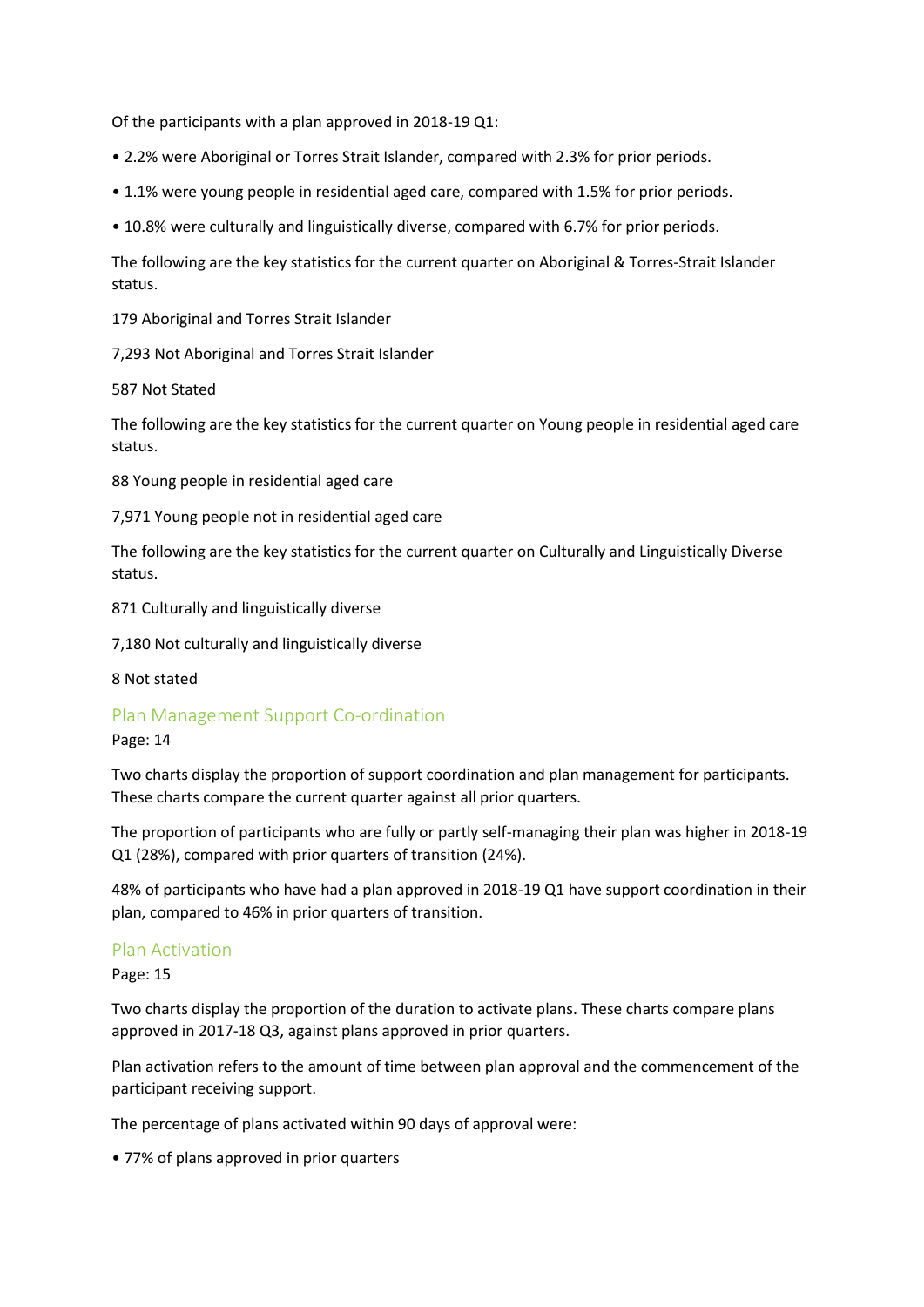• 75% of plans approved in 2017-18 Q3.

Plan activation can only be approximated using data on payments. As there is a lag between when support is provided and payments made, these statistics are likely to be conservative. That is, it is likely that plan activation is faster than presented. Further, in-kind supports have been excluded from the calculation, which contributes to the conservative figures.

Note: Plans approved after the end of 2017-18 Q3 have been excluded from the charts. They are relatively new and it is too early to examine their durations to activation.

### Participant Outcomes

Page: 16

A chart displays selected key baseline indicators for participants.

Information was collected from 98% of participants who have received their initial plan since 1 July 2016 (baseline outcome measures).

• 65% of participants aged 0 to before school are able to make friends outside of family/carers, compared to 59% of participants from school age to 14

• 55% of participants aged 0 to before school are engaged in age appropriate community, cultural or religious activities, compared to 33% - 37% for other age groups

• 59% of participants from school age to 14 attend school in a mainstream class, compared to 26% of participants aged 15 to 24

• 22% of participants aged 25 and over have a paid job, compared to 15% of participants aged 15 to 24

• 62% of participants aged 25 and over choose what they do every day, compared to 39% of participants aged 15 to 24

### Family/Carers Outcomes

Page: 17

A chart displays selected key baseline indicators for family and carers of participants.

The percentage of participants' family/carers:

• working in a paid job was highest for participants aged 15 to 24 (50%)

• able to advocate for their child/family member was highest for participants aged 0 to 14 (76%)

• who have friends and family they can see as often as they like was highest for participants aged 25 and over (45%)

• who feel in control selecting services was highest for participants aged 25 and over (40%)

• who support/plan for their family member through life stage transitions was highest for participants aged 0 to 14 (84%)

Has the NDIS helped? Participants Page: 18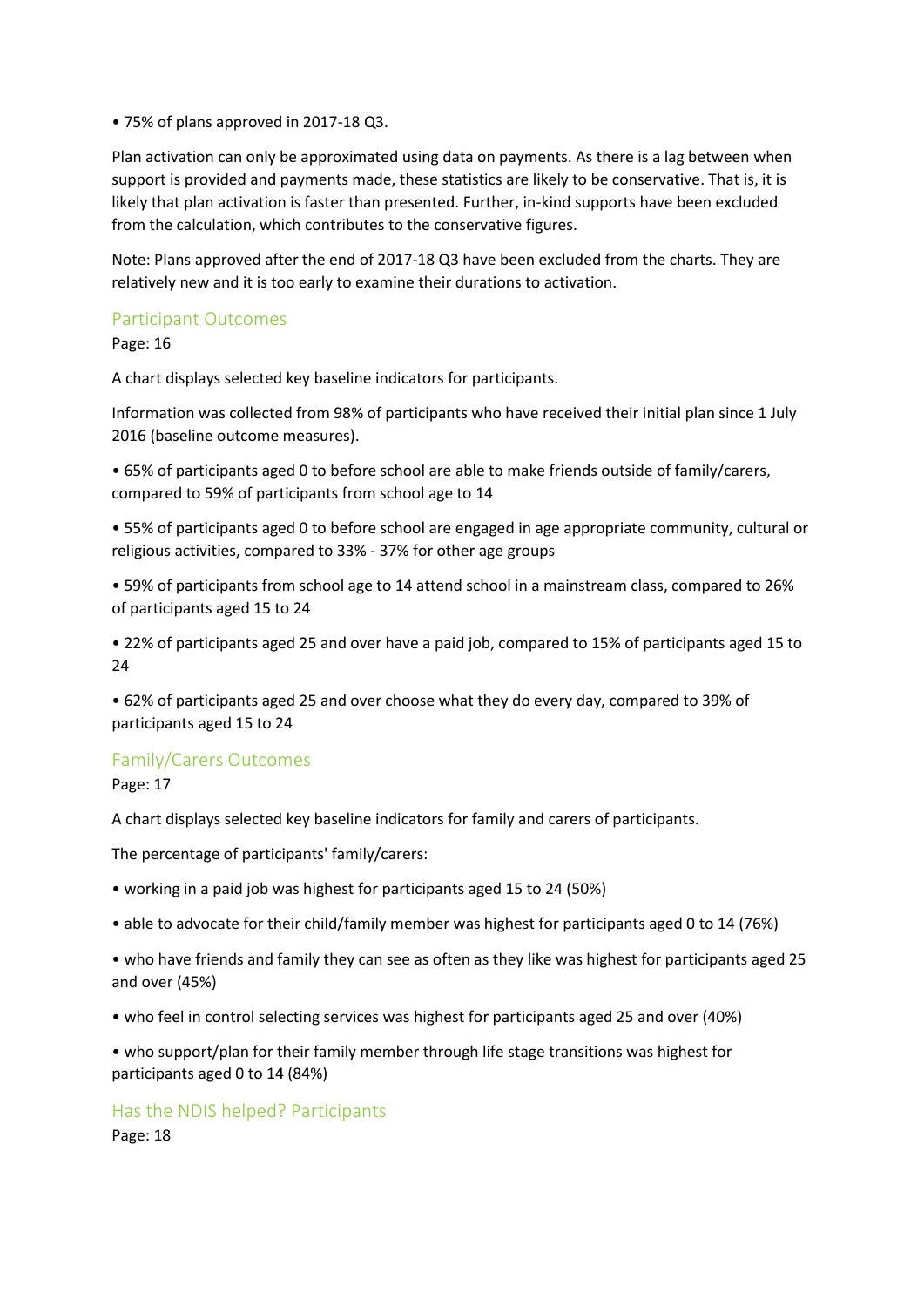A chart displays the responses from participants to the question: 'Has the NDIS helped?' split into age categories and life domains.

Perceptions of whether the NDIS has helped.

Participants who entered the Scheme between 1 October 2016 and 30 September 2017 and had a plan review approximately one year later were asked questions about whether the NDIS had helped them.

For each group, the percentage responding 'Yes' was highest for the domain of Daily Living.

The national report includes data on participants who entered the Scheme in 2016-17 Q1 and were asked questions about whether the NDIS had helped them at the end of their second year of the Scheme (as well as at the end of their first year in the Scheme). This gives an indication of the effect of the NDIS on participants over a longer period of time. As only one quarter of data is available, results by State/Territory are not yet available.

### Has the NDIS helped? Family/Carers

Page: 19

A chart displays the responses from family/carers of participants to the question: 'Has the NDIS helped?' split into age categories and life domains.

Perceptions of whether the NDIS has helped.

Families and carers of participants who entered the Scheme between 1 October 2016 and 30 September 2017 and had a plan review approximately one year later were asked questions about whether the NDIS had helped them.

The NDIS has helped families and carers of participants most with life stage transitions and to access services, programs and activities.

### Participant Satisfaction

Page: 20

A chart displays, by quarter, the proportion of participants describing satisfaction with the Agency's planning process as 'good' or 'very good'.

85% of participants rated their satisfaction with the Agency's planning process as either good or very good in the current quarter. This has decreased since the last quarter with sufficient data but remains high.

A new participant satisfaction survey has been developed. Going forward it will better record the experience of NDIS participants, and their families and carers, at different stages of the participant pathway.

Participant satisfaction continues to be high, but has fluctuated at around or below the trial site level.

Note: Participant satisfaction results are not shown if there is insufficient data in the group.

## PART 2: Committed Supports and Payments

Page: 21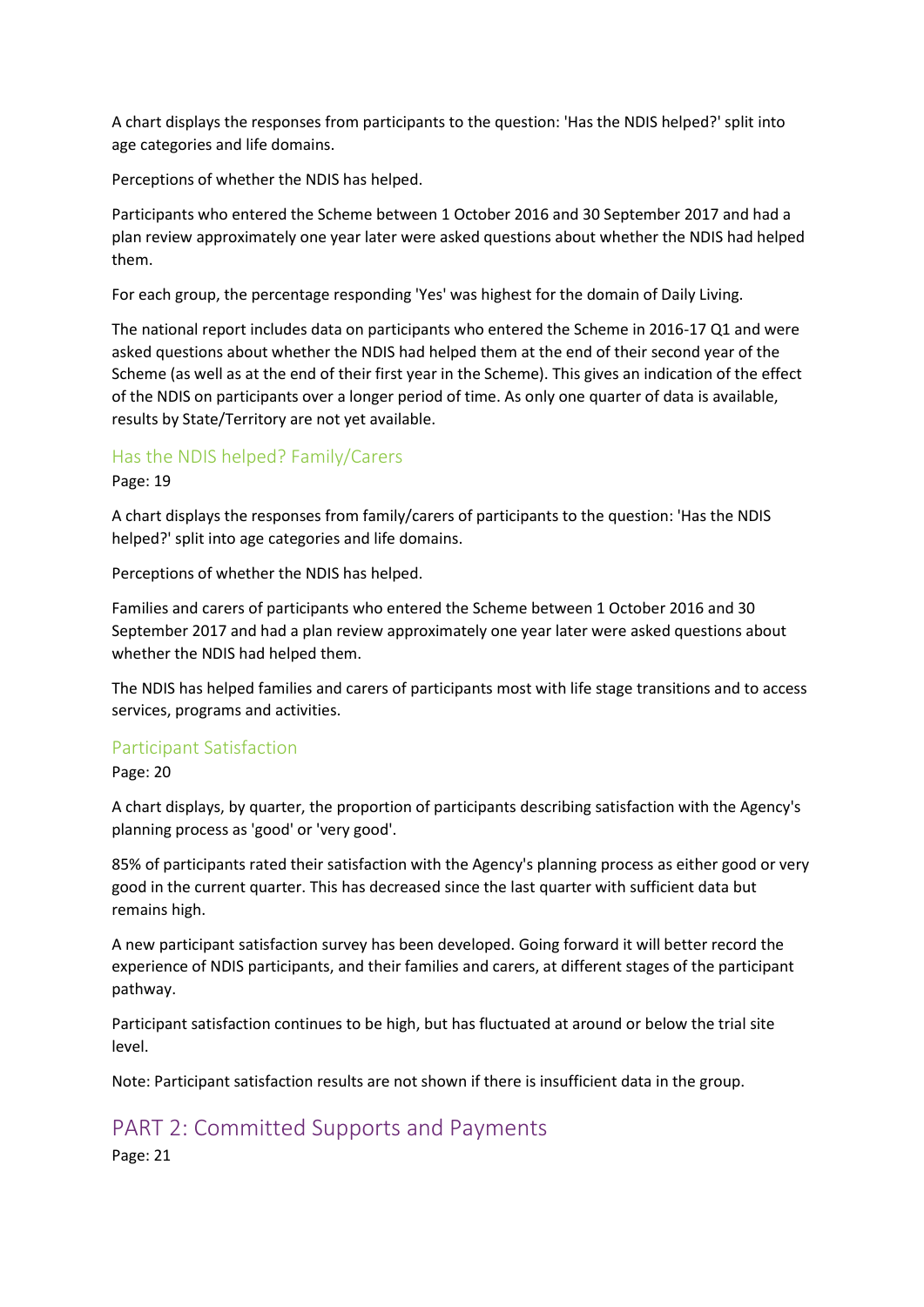Both committed and paid supports to participants are increasing in line with the growing scheme.

Overall, \$32.5m has been paid to providers and participants for supports provided in 2013-14, \$128.3m in 2014-15, \$160.9m in 2015-16, \$331.9m in 2016-17, \$914.7m in 2017-18 and \$319.6m in 2018-19 Q1.

### Summary

Page: 22

This section presents information on the amount committed in plans and payments to service providers and participants.

The following are the key statistics on Committed Supports and Payments:

\$2.3 billion of committed supports in respect of prior financial years including trial

\$663.3 million of supports in respect of 2018-19 Q1

\$32.5m has been paid to providers and participants for supports provided in 2013-14, \$128.3M in 2014-15, \$160.9m in 2015-16, \$331.9m in 2016-17, \$914.7m in 2017-18 and \$319.6m in 2018-19 Q1

Overall, 61% of committed supports were utilised in 2013-14, 79% in 2014-15, 79% in 2015-16, 67% in 2016-17 and 64% in 2017-18.

The 2017-18 and 2018-19 experience is still emerging.

### Committed Supports and Payments

Page: 23

A table and a graph show the comparison between the total committed supports and paid support for each year since scheme inception.

Committed supports by year that the support is expected to be provided, compared with committed supports that have been used (paid).

Of the \$3.0 billion that has been committed in participant plans, \$1.9 billion has been paid to date.

In particular, for supports provided in:

2013-14: \$32.5m has been paid

2014-15: \$128.3m has been paid

2015-16: \$160.9m has been paid

2016-17: \$331.9m has been paid

2017-18: \$914.7m has been paid

2018-19 Q1: \$319.6m has been paid

# Committed Supports by Cost Band

Page: 24

Two charts (including and excluding SSA) show the comparison of the distribution of average annualised committed supports by cost band for the current and previous quarter.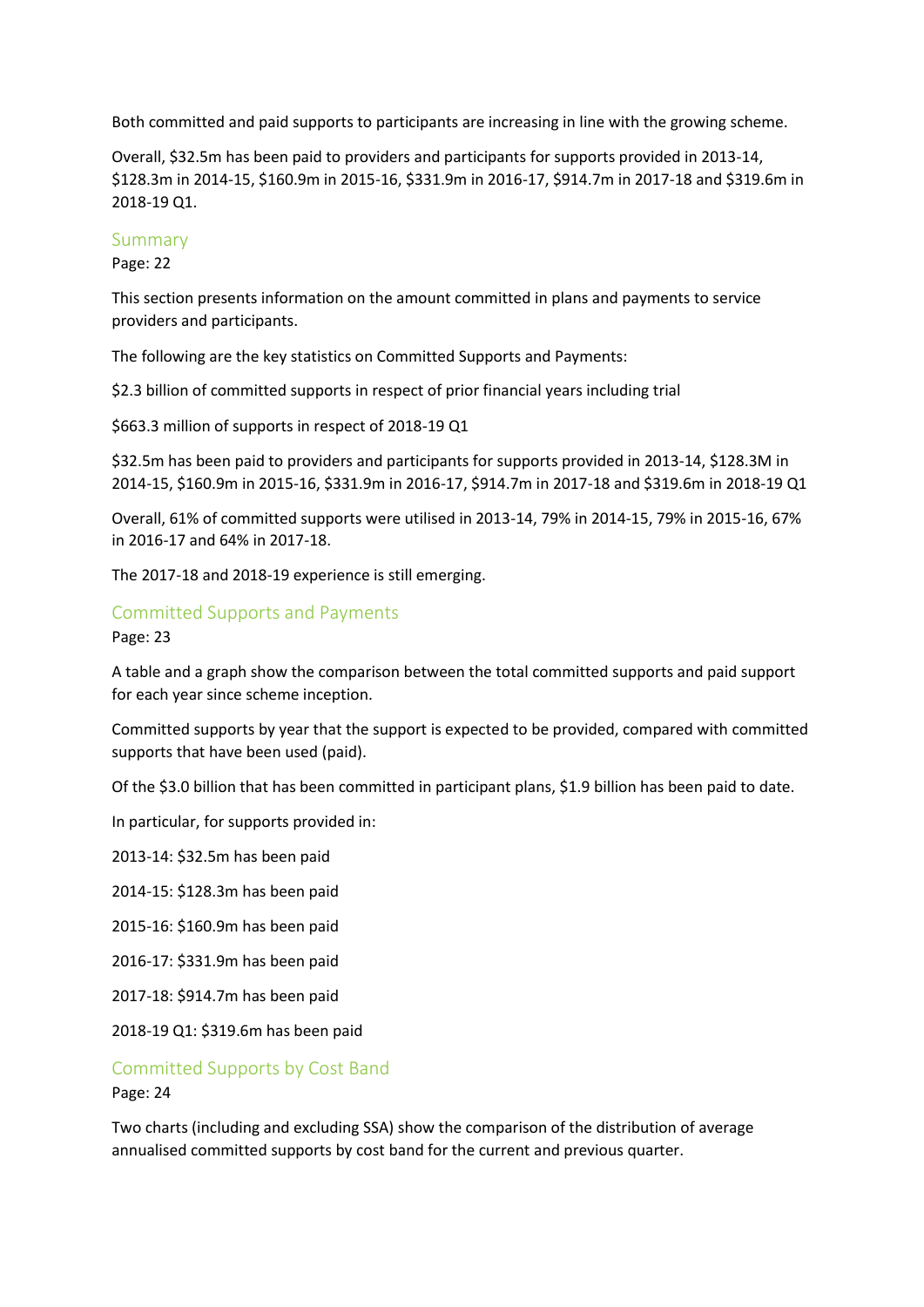As at September 2018 the average annualised committed supports have remained consistent with prior quarters when participants with shared supported accommodation (SSA) supports are included.

This is also the case when SSA is excluded.

### Committed Supports by Age Band

Page: 25

A graph shows the comparison between the average annualised committed supports by age band for the current and previous quarter.

The average annualised committed supports increase steeply up to age 19, stabilise to age 64 and then reduce at older ages.

Note: The age eligibility requirements for the NDIS are based on the age as at the access request date. Participants with their initial plan approved aged 65+ have turned 65 since their access request was received.

### Committed Supports by Disability Group

#### Page: 26

A graph shows the comparison between the average annualised committed supports by primary disability group for the current and previous quarter.

Participants with Cerebral Palsy, Spinal Cord Injury and Acquired Brain Injury have the highest average annualised committed supports.

### Committed Supports by Level of Function

Page: 27

A graph shows the comparison between the average annualised committed supports by level of function for the current and previous quarter.

The average annualised committed supports generally increase for participants with lower levels of function.

Note 1: Average annualised committed supports are not shown if there are insufficient data in the group.

Note 2: High, medium and low function is relative within the NDIS population and not comparable to the genera, population.

### Utilisation of Committed Supports

Page: 28

A graph shows the comparison between the utilisation of committed supports by the year that the support was expected to be provided.

Utilisation of committed supports by year that the support was expected to be provided as at 30 June 2018, compared with 30 September 2018.

As there is a lag between when support is provided and when it is paid, the utilisation in 2017-18 and 2018-19 will increase.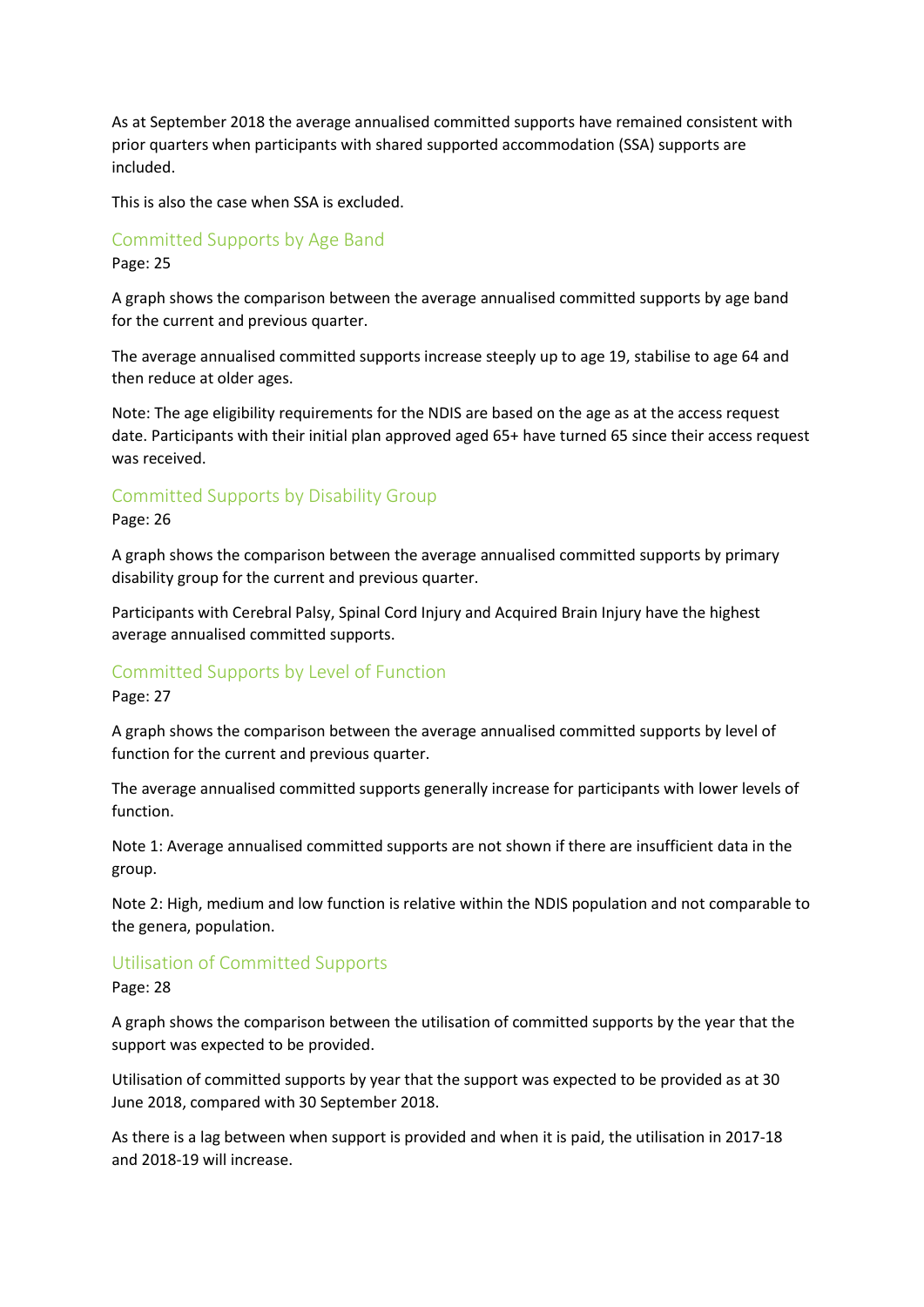Lower utilisation in 2016-17 and 2017-18 is predominantly driven by the large number of participants who received their first plan in these years. Participants utilise less of their first plan compared with their second and subsequent plans, as it takes time to familiarise with the NDIS and decide which supports to use.

The utilisation of committed supports in 2017-18 will increase further as there is a lag between when support is provided and when it is paid. The experience for 2018-19 is also still emerging.

## PART 3: Providers and Markets

Page: 29

The scale and extent of the market continues to grow, with an 11% increase in the number of providers during the quarter to 5,485.

43% of approved providers were active in Victoria at 30 September 2018, and 57% were yet to have evidence of activity.

### Summary

Page: 30

This section contains information on registered service providers and the market, with key provider and market indicators presented.

Provider registration

•To provide supports to NDIS participants, a service provider is required to register and be approved by the NDIA.

•Providers register with the NDIA by submitting a registration request, indicating the types of support (registration groups) they are accredited to provide.

How providers interact with participants

•NDIS participants have the flexibility to choose the providers who support them.

•Providers are paid for disability supports and services provided to the participants.

The following are the key statistics:

5,485 approved providers, 43% of which were active in Victoria at 30 September 2018

80-95% of payments made by the NDIA are received by 25% of providers

40% of service providers are individuals/sole traders

Therapeutic supports has the highest number of approved service providers, followed by household tasks and assistance with travel/transport arrangements

### Providers over time

Page: 31

A chart displays the cumulative number of approved service providers since June 2016 by the type of provider, individual/sole trader or company/organization.

As at 30 September 2018, there were 5,485 registered service providers, of which 2,172 were individual/sole trader operated businesses and 3,313 were companies or organisations.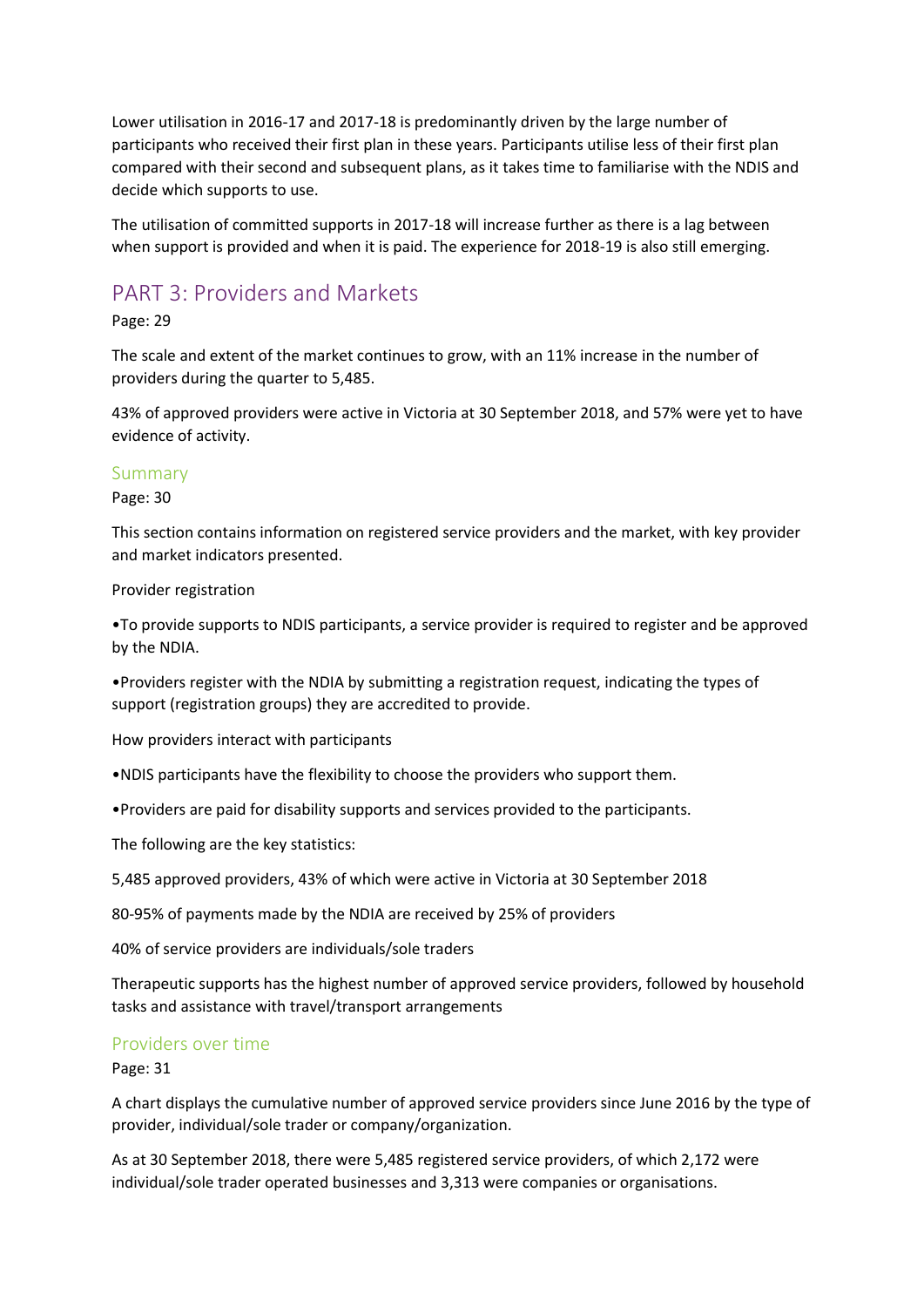40% of approved service providers are individuals/sole traders.

The number of approved service providers increased by 11% from 4,923 to 5,485 in the quarter.

1.65 average providers per participant

Proportion of Active Providers

Page: 32

The figure displays the proportion of active and not yet active providers.

Change in the activity status of providers.

As at 30 September 2018, 43% of providers were active and 57% were yet to have evidence of activity. Of all providers, 824 began delivering new supports in the quarter.

### Approved Registration groups

Page: 33

A chart displays the approved providers by the changes in registration group and percentage over the quarter.

The number of approved providers has increased for most registration groups over the quarter.

The registration groups with the largest numbers of approved providers continue to grow:

- Therapeutic Supports: from 2,317 to 2,588 (12% increase)
- Household Tasks: from 1,356 to 1,594 (18% increase)
- Assistance with travel/transport arrangements: from 1,094 to 1,266 (16% increase)
- Assistance products for personal care and safety: from 856 to 956 (12% increase)
- Innovative Community Participation: from 742 to 880 (19% increase)

### Active Registration groups

Page: 34

A chart displays the active providers by the changes in registration group and percentage over the quarter.

The number of providers active in each registration group has increased for most registration groups over the quarter.

The registration groups with the largest numbers of active providers continue to grow:

- Therapeutic Supports: from 1,093 to 1,267 (16% increase)
- Household tasks: from 380 to 484 (27% increase)
- Participation in community, social and civic activities: from 295 to 335 (14% increase)
- Assistance in coordinating or managing life stages, transitions and supports: from 266 to 296 (11% increase)
- Daily Personal Activities: from 264 to 296 (12% increase)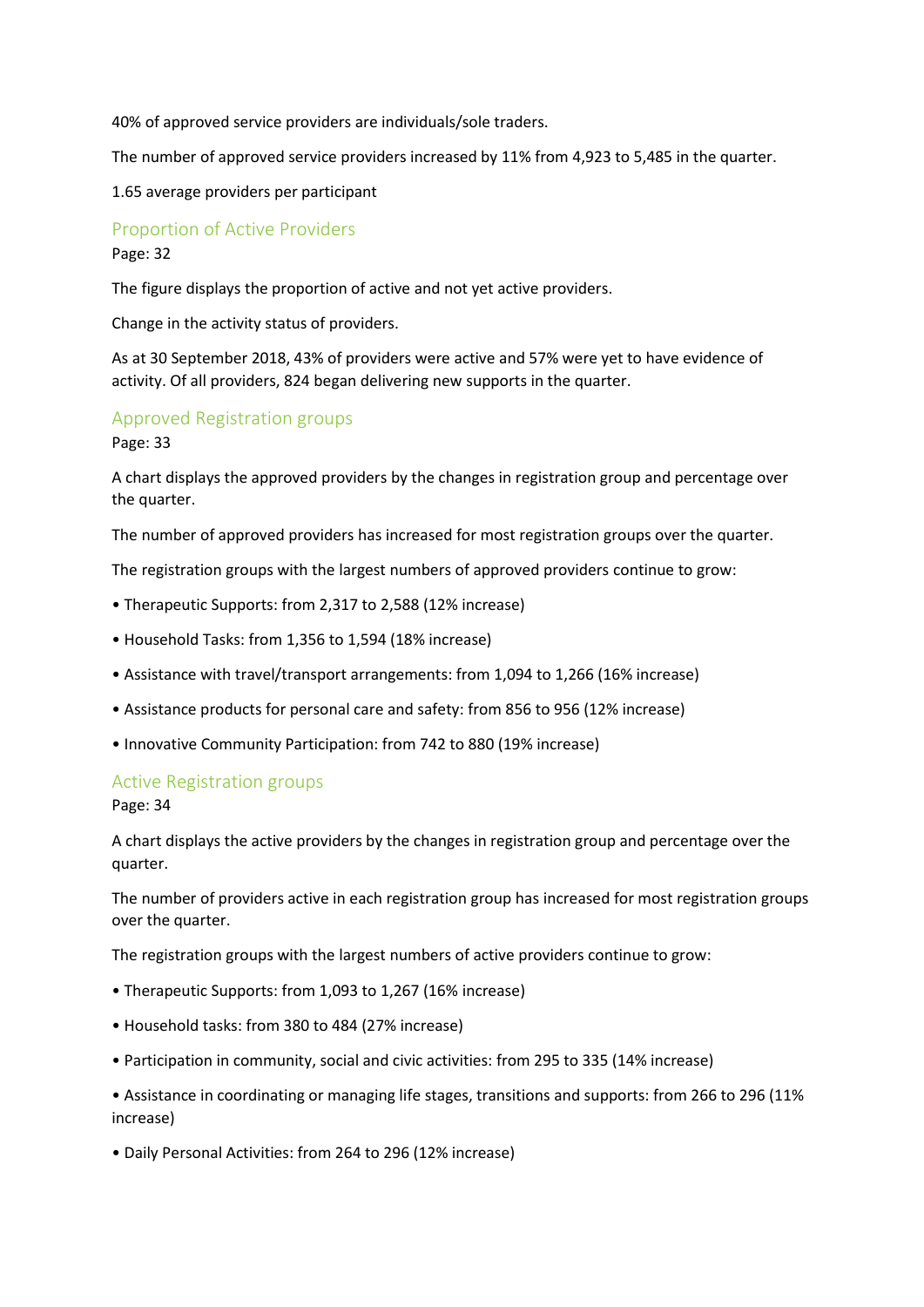### Market share of top providers

Page: 35

An object displays the market share of the top 25% of providers by registration group.

25% of service providers received 80-95% of the dollars paid for major registration groups.

The following are the key statistics for the market share of the top 25% of providers by registration category:

89% Daily personal activities

91% Early intervention supports for early childhood

84% Participation in community, social and civic activities

88% Therapeutic supports

82% Assistance with daily life tasks in a group or shared living arrangement

## PART 4: Information, Linkages and Capacity Building

Page: 36

Information, Linkages and Capacity Building was covered in the national version of the COAG Quarterly Performance Report.

### PART 5: Mainstream Interface

Page: 37

The proportion of participants entering in the current quarter and accessing mainstream services is slightly lower compared to prior quarters.

### Mainstream Interface

Page: 38

An object displays the comparison of the percentage of participants accessing mainstream supports. The object compares the current quarter against all prior quarters (transition only).

88% of active participants with a plan approved in 2018-19 Q1 access mainstream services, a decrease from prior quarters. Participants are accessing mainstream services predominantly for health and wellbeing, lifelong learning and daily activities.

The following are the key statistics:

89% of active participants with a plan approved in prior quarters (transition only) access mainstream supports, across the following domains:

- Health and wellbeing (42%)
- Lifelong learning (10%)
- Daily activities (9%)

88% of active participants with a plan approved in 2018-19 Q1 access mainstream supports, across the following domains: